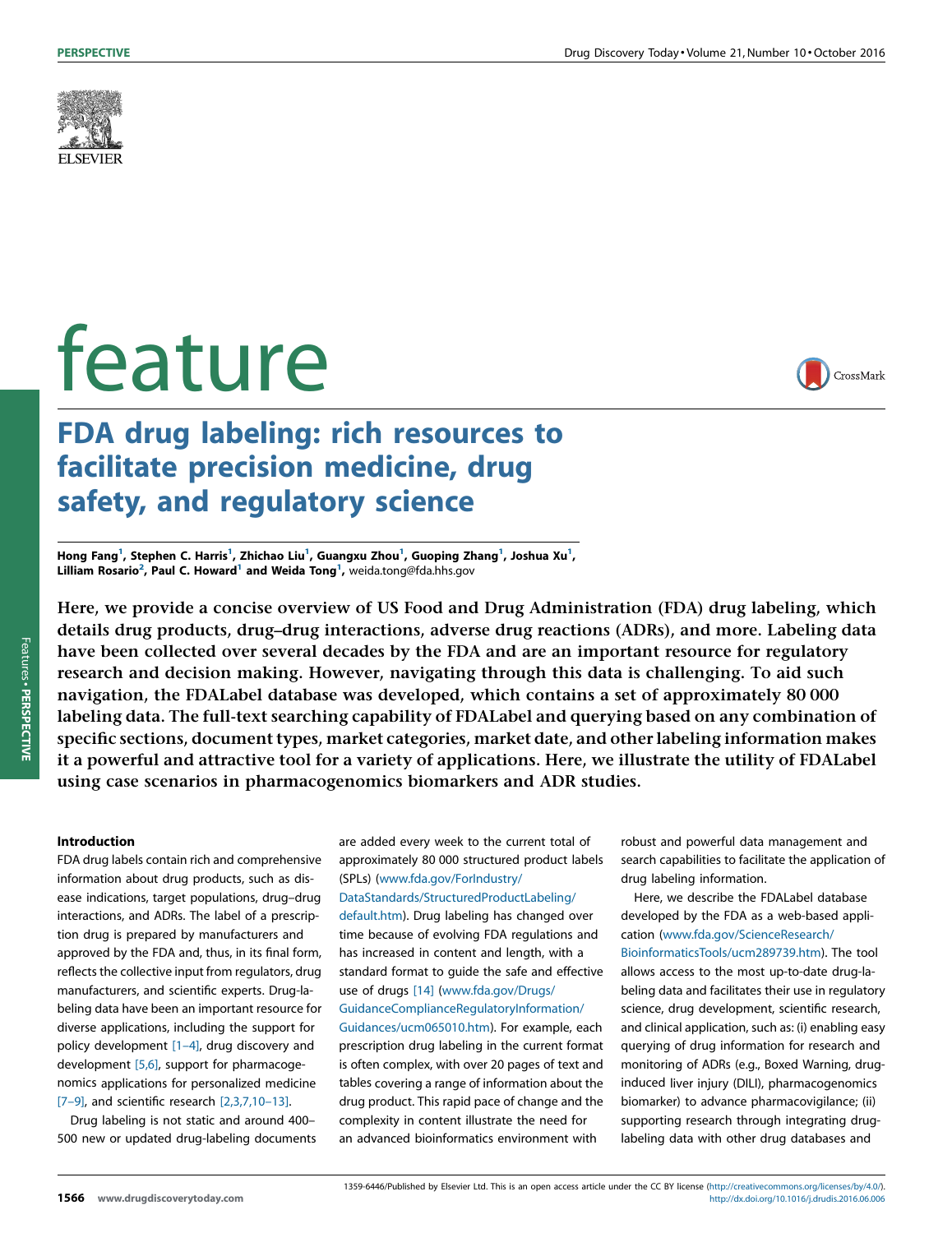disease information; (iii) allowing critical drug information to be readily accessed by physicians, healthcare professionals, and patients for enhanced healthcare; and (iv) facilitating transparent knowledge exchange among the public, pharmaceutical companies, and government regulatory agencies. To illustrate its utility, we provide examples of using FDALabel for pharmacovigilance and precision medicine. Lastly, we discuss the future direction of FDALabel development to better support research and regulatory science for improved drug safety and public health.

# FDA drug labeling is a rich resource for drug information

Structured Product Labeling (SPL) In April 2005, the FDA published a guidance document requiring the submission of labeling contents in an electronic format with standardized SPL data structures (using a machinereadable XML format and in compliance with Health Level 7) [\[15,16\].](#page-4-0) Drug-labeling SPLs contain diverse information about a product, such as the carton and container labels, prescribing information, patient labeling, drug advertisements, and promotional materials. The FDA archive comprises SPLs for human drugs, biologic products, animal drugs, human devices, and human vaccines. Approximately 96% (77 000 out of 80 000) SPLs are for human drugs, including human prescription drugs, biologic products, and over-the-counter drugs. In this article, we use 'drug labeling' as a broad term to define the drug information in the SPLs of the FDA for human prescription drugs. Of note, one prescription drug can have many drug products because of the differences in regulatory application, dosage forms, routes of administration, and manufacturers. Although there are only approximately 1600 human prescription drugs, there are approximately 31 000 SPLs.

#### Physician Labeling Rule (PLR)

In 2006, FDA issued the final regulation 'Requirements on Content and Format of Labeling for Human Prescription Drug and Biological Products' ([www.fda.gov/Drugs/](http://www.fda.gov/Drugs/GuidanceComplianceRegulatoryInformation/LawsActsandRules/ucm084159.htm) [GuidanceComplianceRegulatoryInformation/](http://www.fda.gov/Drugs/GuidanceComplianceRegulatoryInformation/LawsActsandRules/ucm084159.htm) [LawsActsandRules/ucm084159.htm\)](http://www.fda.gov/Drugs/GuidanceComplianceRegulatoryInformation/LawsActsandRules/ucm084159.htm), which is also known as the 'Physician Labeling Rule (PLR)' as described in 21 CFR 201.56 and 201.57. Its central goal is to provide structured labeling information that is easy to access, read, and use by both the FDA and the public. Specific requirements were added, such as 'Highlights of Prescribing Information', 'Table of Contents', and 'Reorders and Reorganizes' sections. The revisions were mandatory for new drug labeling as well as for drugs that have been on the market up to 5 years before the effective date of the PLR (June 30, 2006). Consequently, the PLR enhances the consistency in drug labeling and makes it a valuable resource for drug review, development, and research.

As summarized in Table 1, 'Highlights of Prescribing Information' is a half-page summary of the essential safety and efficacy information for approved human prescription drug and biological products. By contrast, full prescribing information has a total of 17 labeling sections with more detailed content compared with the 'Highlights'. The additional sections include Drug Abuse and Dependence (Section 9), Over Dosage (Section 10), Clinical Pharmacology (Section 12), Nonclinical Toxicology (Section 13), Clinical Studies (Section 14), and Patient Counseling Information (Section 17). The information in each section is structured and specified for certain drug information. Of note, patients receive the prescription drug information with limited information from the Full Prescribing Information (FPI) specified for patient (Medication Guides).

#### Pharmacogenomics data

In January 2013, the guidance for industry on 'Clinical Pharmacogenomics' information preparation for labeling was released [\[14\]](#page-4-0) ([http://](http://www.fda.gov/downloads/Drugs/GuidanceComplianceRegulatoryInformation/Guidances/UCM337169.pdf) [www.fda.gov/downloads/Drugs/](http://www.fda.gov/downloads/Drugs/GuidanceComplianceRegulatoryInformation/Guidances/UCM337169.pdf)

[GuidanceComplianceRegulatoryInformation/](http://www.fda.gov/downloads/Drugs/GuidanceComplianceRegulatoryInformation/Guidances/UCM337169.pdf) [Guidances/UCM337169.pdf](http://www.fda.gov/downloads/Drugs/GuidanceComplianceRegulatoryInformation/Guidances/UCM337169.pdf)). A new subsection, Pharmacogenomics, was added under Clinical Pharmacology (Section 12). The guidance document indicates that, 'If applicable, a 'Pharmacogenomics' subsection should be included in the CLINICAL PHARMACOLOGY section 12 (e.g., as '12.5 Pharmacogenomics') of the prescribing information (PI) and should include clinically relevant data or information on the effect of genetic variations affecting drug therapy'. Recently, many pharmacogenomics biomarkers have been included in drug labeling (e.g., the drugs warfarin, boceprevir, Nuedexta $\mathbb{\overline{R}}$ , Brovana $\Re$ , and pantoprazole) [\[8\]](#page-4-0), which allows clinicians to apply these drugs to the specific populations who are most likely to benefit from precision medicine [\[8,9\].](#page-4-0) The pharmacogenomics biomarkers found in drug labeling can be categorized as: (i) involved in drug metabolism variability (e.g., CYP enzymes) among individuals; (ii) associated with increased risk for adverse

Summary of 'Highlights of Prescribing Information': the essential safety and efficacy information for approved human prescription drug and biological products.

| <b>Title</b>                      | <b>Notes</b>                                                                                                                                                 |
|-----------------------------------|--------------------------------------------------------------------------------------------------------------------------------------------------------------|
| <b>Limitations Statement</b>      | For example, These highlights do not include all the information<br>needed to use ZIAGEN safely and effectively. See full prescribing information for ZIAGEN |
| <b>Product Names</b>              | For example, ZIAGEN (abacavir) tablets, for oral use                                                                                                         |
| Initial U.S. Approval             | For example, Initial US approval: 1998                                                                                                                       |
| <b>Boxed Warning</b>              | Commonly known as a black box warning                                                                                                                        |
| <b>Recent Major Changes</b>       | The month and year the change was made                                                                                                                       |
| <b>Indications and Usage</b>      | Concise Summary of Labeling Section 1                                                                                                                        |
| <b>Dosage and Administration</b>  | Concise Summary of Labeling Section 2                                                                                                                        |
| <b>Dosage Forms and Strengths</b> | Concise Summary of Labeling Section 3                                                                                                                        |
| <b>Contraindications</b>          | Concise Summary of Labeling Section 4                                                                                                                        |
| <b>Warnings and Precautions</b>   | Concise Summary of Labeling Section 5                                                                                                                        |
| <b>Adverse Reactions</b>          | Concise Summary of Labeling Section 6                                                                                                                        |
| <b>Drug Interactions</b>          | Concise Summary of Labeling Section 7                                                                                                                        |
| Use in Specific Populations       | Concise Summary of Labeling Section 8                                                                                                                        |

Features -

Features . PERSPECTIVE PERSPECTIVE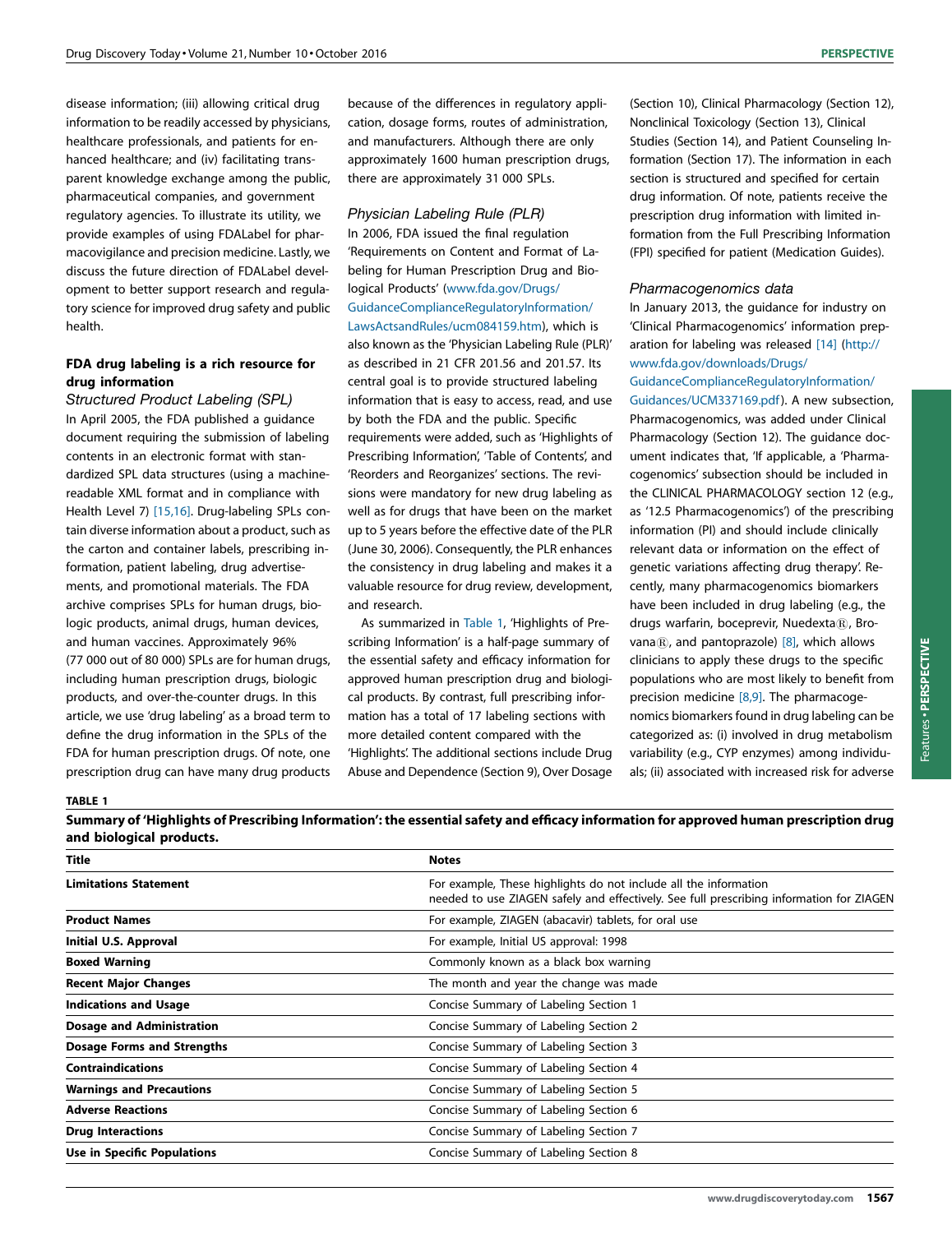## BOX 1

# Example applications using drug labeling data

# Drug interactions

Drug labeling has a specific section to summarize the findings relating to drug–drug interactions and their associated adverse events in drug application. Some specific questions can be queried against the labeling data, such as which drugs used to treat HIV (in the Drug Indications and Usage Section) are known to interact with methadone and which drugs will interact with disulfiram (in the Drug Interactions Section).

#### Drug classification

There are several ways to classify drugs; each one has its intended application (e.g., clinical application, mechanistic study, chemical structure, etc.). For example, which drugs share the same pharmacologic class, such as kinase inhibitors, HIV protease inhibitors, or betaadrenergic blockers, and so on. The drug-labeling indexing provides classification based on Established Pharmacologic Class (EPC), Mode-of-Action (MoA), Physiologic Effect (PE), and Chemical Ingredient by structure (CI). These classification schemes facilitate the study of drug class effect and evidence-based justification for making a labeling change to a drug class during the review process.

### Adverse events

Three sections (Boxed Warning, Warnings and Precautions, and Adverse Events) summarize drug-related adverse events, which have been widely applied in pharmacovigilance and drug safety research. While the standard vocabulary to describe adverse events is not mandatory, most terminologies for adverse events are implemented with certain standard terminology (such as SNOMED and MedDRA), which facilitates the study of the adverse events data in the drug labeling.

#### Precision medicine

A large number of pharmacogenomics biomarkers are included in drug labeling. These biomarkers are likely to impact the effectiveness and adverse events for patients from specified subpopulations taking the drugs. Thus, the information facilitates the identification of new trends and frequency of genetic variability associated with increased risks to public health, which is an important goal in precision medicine.

events (e.g., G6PD, TPMT, and HLA-B); and (c) describing the mechanism of action of the drug (e.g., CD30), which likely impacts the effect of the drug on specified patients [\(www.fda.gov/drugs/](http://www.fda.gov/drugs/scienceresearch/researchareas/pharmacogenetics/ucm083378.htm) [scienceresearch/researchareas/](http://www.fda.gov/drugs/scienceresearch/researchareas/pharmacogenetics/ucm083378.htm)

#### [pharmacogenetics/ucm083378.htm\)](http://www.fda.gov/drugs/scienceresearch/researchareas/pharmacogenetics/ucm083378.htm).

In summary, the drug labeling contains rich information from clinical studies, nonclinical studies, and postmarketing experiences regarding ADRs for pharmacovigilance and pharmacogenomics. At the FDA, drug-labeling development has been a crucial element in the drug review process. Its content can also support diverse research needs. Box 1 summarizes some of the key applications using the drug-labeling data.

#### FDALabel database

The FDALabel database contains over 80 000 full-text SPLs. The source of FDALabel data is the SPLs of the FDA archived in the FDA Online Labeling Repository ([http://labels.fda.gov/\)](http://labels.fda.gov/) and DailyMed [\(http://dailymed.nlm.nih.gov/](http://dailymed.nlm.nih.gov/dailymed/index.cfm) [dailymed/index.cfm\)](http://dailymed.nlm.nih.gov/dailymed/index.cfm). FDALabel was implemented as a secure three-tier platform with an Oracle database and is updated quarterly. The database can be accessed through a web-based application. The tool has a simple query that can be intuitively performed (e.g., full-text search, product or generic name search in version 1.0). Importantly, the advanced query functions are

implemented to perform a range of queries for, individually or in combination: (i) presence of, or text within, specific sections of the prescribing information; (ii) document types (e.g., Human Rx, Human OTC, Vaccine); (iii) marketing categories (e.g., NDA, ANDA, BLA); (iv) SPL identifiers (e.g., Product NDC Codes and SETIDs); and (v) Market start/end date. In addition, the search summary results can be downloaded as a spreadsheet that links to the original SPLs.

Of note, DailyMed is a widely used resource for drug labeling and provides SPL data. However, many unique functions (e.g., the full-text searching capability and querying based on any combination of specific drug fields and sections) are available in FDALabel and, thus, make it a more powerful, user friendly, and attractive tool (see Table S1 in the supplemental information online for comparisons between FDALabel and DailyMed). For example, we searched for the keywords 'acute liver failure' in 'Full Text Query', which resulted in 757 labeling hits. We also searched the same keywords within Boxed Warning using 'Section Present', which resulted in 556 labeling hits. In addition, we also added NDA as filter from 'Marketing Categories', with the same two queries resulting in 53 hits and 23 hits, respectively. Thus, a large number of duplications in drug labeling can be easily removed by using NDA as a filter in FDALabel,

which is not readily available in DailyMed. The unique functions of FDALabel database enable the drug-labeling content to be more easily accessed by researchers for ADR study, FDA medical officers for drug review, pharmaceutical companies for drug development and repositioning, and physicians and consumers for drug safety information. Google Analytics has shown that the number of users has increased greatly since the database opened for public access in 2012 (Fig. S1 in the supplemental information online).

#### FDALabel use cases

#### Pharmacogenomics biomarkers

Some pharmacogenomics biomarkers are associated with ADRs. We queried five ADR-related biomarkers (i.e., G6PD, TPMT, DPD, HLA-B\*1502, and HLA-B\* 5701) in FDALabel (Table S2 in the supplemental information online) and built a network visualization of the drug–ADR relations via these biomarkers [\(Fig.](#page-3-0) 1). The results illustrated that patients who carry the HLA-B\*5701 allele are at high risk for experiencing a hypersensitivity reaction (HR) to abacavir, while patients who carry the HLA-B\*1502 allele are at a high risk of HR to carbamazepine, which could lead to Steven–Johnson syndrome, a severe ADR mentioned in the Box Warning section [\[17,18\].](#page-4-0)

ADR study using MedDRA standard Medical Dictionary for Regulatory Activities (MedRA; [www.meddra.org/\)](http://www.meddra.org/) is widely used in the USA, European Union, and Japan for ADR reporting. Extracting MedDRA standard terms from drug labeling will allow researchers, regulators, and healthcare professionals to better understand the trends and frequencies of adverse events for drugs in the current markets [\[6\]](#page-4-0). There are five term levels in MedDRA, from lowest to highest: LLT (Low-Level Term), PT (Preferred Term), HLT (High-Level Term), HLGT (High-Level Group Term), and SOT (System Organ Class), with PTs the most commonly used for ADR study. Our mapping showed that, out of a total of 74 229 MedDRA (version 18.0) LLTs, 11 847 LLTs have appeared in FDA-approved prescription drug labeling, which, in turn, identified 6161 PTs (out of total of 21 345 PTs in MedDRA). The top ten labeling sections that contain the most PTs are plotted by counts [\(Fig.](#page-3-0) 2). Not surprisingly, the Adverse Reactions section contained the most PTs (4444), followed by Precautions (2656), Warnings and Precautions (2550), Clinical Study (2475), Indications and Usage (2460), Clinic Pharmacology (2161), and Warnings (2134). Of note, the Precautions section and the Warnings section in non-PLR format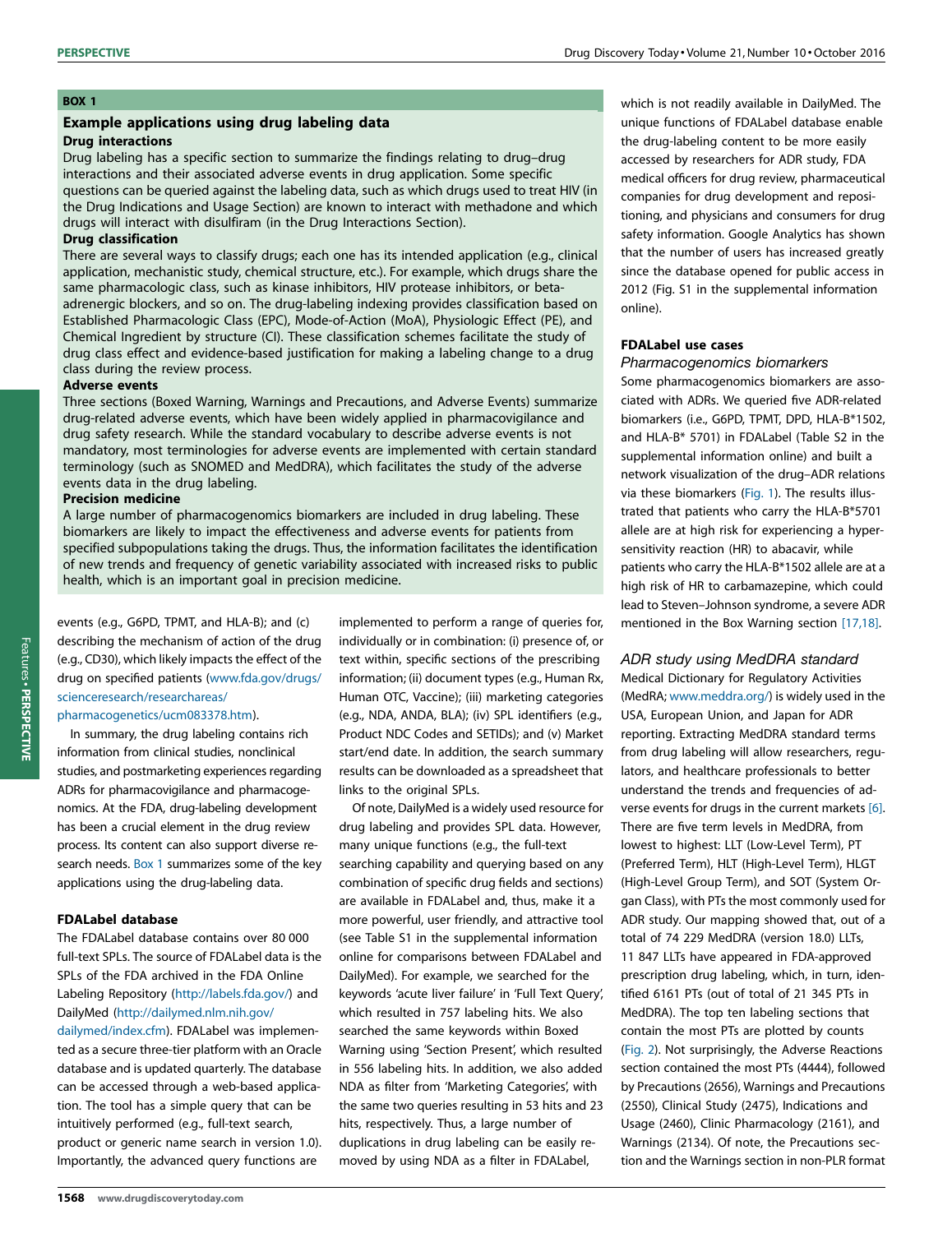<span id="page-3-0"></span>

Five selected pharmacogenomics biomarkers and their associated adverse effects and drugs. A network visualization illustrates the relation among drugs (blue), biomarkers (green), and associated adverse effects (red) based on the information retrieved from FDALabel. For example, patients who carry the HLA-B\*1502 allele are at a high risk for experiencing a hypersensitivity reaction (HR: such as Stevens–Johnson syndrome) to carbamazepine.

have been combined into the Warnings and Precautions section in the new drug-labeling format in PLRs.

# Drug-induced liver injury study

We utilized drug-labeling data to study DILI [\[17\],](#page-4-0) drug safety [\[19\],](#page-4-0) and drug repositioning [\[5\]](#page-4-0). For example, we developed a systematic annotation method using drug-labeling information to annotate the potential of a drug for DILI. Specifically, a combination of keywords about DILI, which reflected not only different types, but also various severity levels of DILI, was used to search against the drug-labeling database. The study enabled the relevant DILI information to be extracted from three labeling sections (Boxed Warning, Warnings and Precautions, and Adverse Reactions) with a DILI classification scheme to



#### FIGURE 2

Distribution of MedDRA preferred terms (PT) in different labeling sections. The top ten sections are listed.

define a benchmark DILI data set that is widely used as a model in DILI study [\[20,21\]](#page-4-0).

# Concluding remarks and future perspectives

FDA drug labeling has accumulated over the past 40 years or so [since the Federal Register of June 26, 1979 (44 FR 37434)] and is an integral part of the FDA review process. In addition, many guidance documents have been issued by the FDA to facilitate its application, such as for drug discovery and development. Similar labeling resources have also been developed around the world, such as in Europe and Japan. Given the recent implementation of data standards and rapid advancement of information technology, drug-labeling data has grown tremendously, truly becoming regulatory big data for knowledge discovery and drug-centric research to improve public health. To fully utilize these regulatory big data, powerful tools and databases with flexible functions are crucial. FDALabel is one such tool, developed by the FDA to specifically support regulatory science. The tool fills the gap in the FDA where large amounts of the drug information are available, but few tools are available to take advantage of it.